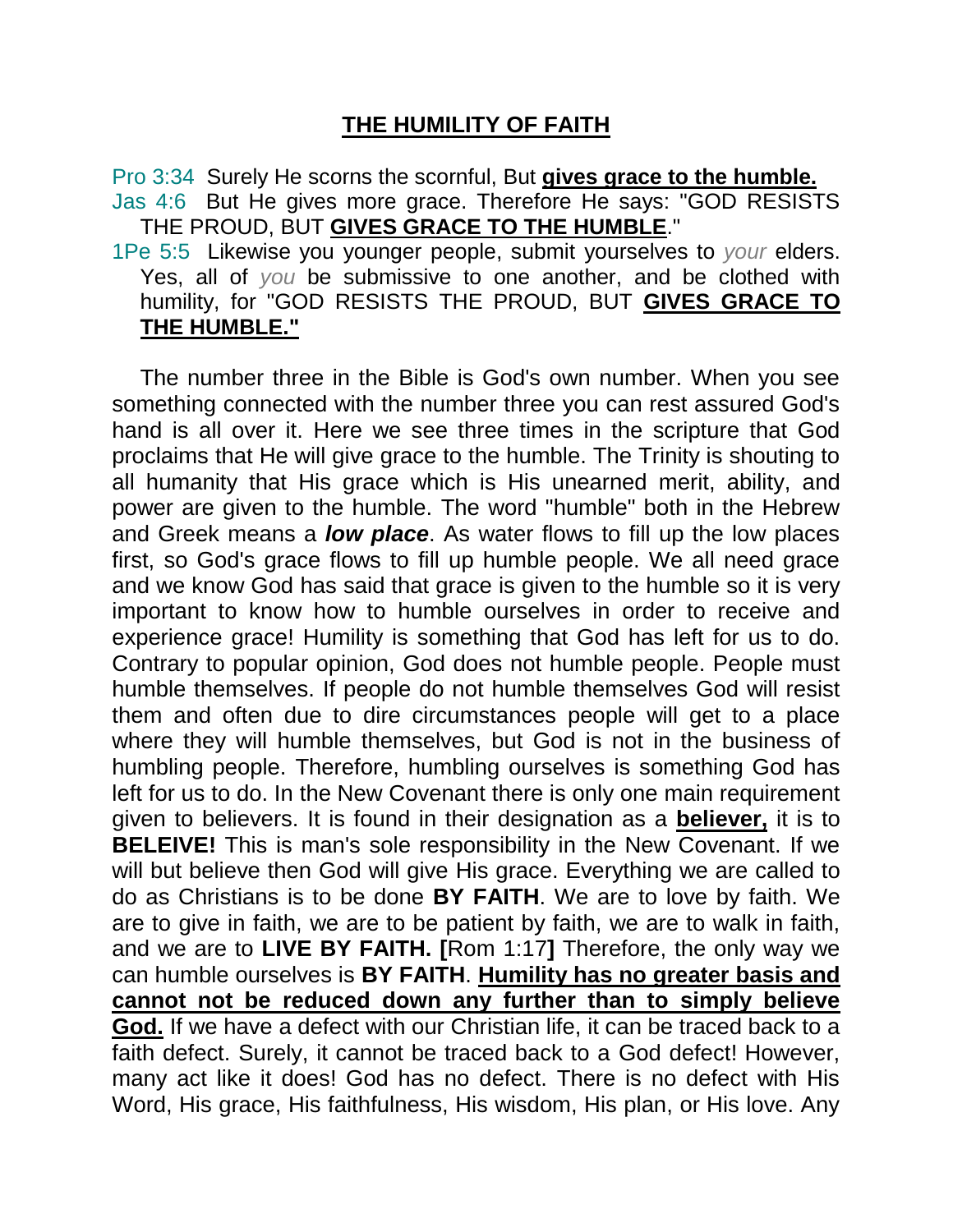defect in our life can be traced back to a faith defect. We can either have a no faith defect [ignorance], a doubt defect [wavering], an unbelief defect, or a dead faith defect. All of these have relation to faith. A no faith problem is fixed by hearing the Word of God and overcoming ignorance. The doubt problem is one of vacillating from believing God's Word and then believing circumstances or the senses. It is fixed by looking only to God's Word. An unbelief problem is one in which the senses and circumstances are ruling in one's heart. This is solved again by looking only to God's Word. A dead faith problem is where we are not speaking or acting upon our faith. We act on our faith by words and by actions. Faith must be released by words and actions. Words and actions proceed from faith in the heart.

Having humility believes God's Word even in the face of contrary circumstances and feelings. Feelings and the Devil are dearest bedfellows! Humbling our self then is done by speaking and acting on God's Word even in the face of contrary circumstances or feelings.

God formed everything that we see by faith filled words. The natural world is changeable. The spiritual world is not. Faith released will change the natural world and feelings because it draws upon the spiritual grace of God that changes things! **Humility will say only what God says because He is the ultimate source of reality.** This world and what we see is not the ultimate source of reality! Unbelievers and carnal Christians do not believe this. They call what they can sense as ultimate reality. They are asking God to change this reality. God wants them to believe what He says is ultimate reality even if it contradicts their reality. Faith released in words and actions that line up with what God has said will change circumstances to conform to His Word. However, carnal Christians see their circumstances as ultimate reality and want God to change what they see as negative ultimate reality in the natural world to a more favorable ultimate reality. However, ultimate reality does not originate on earth, but in Heaven! The Spiritual realm is ultimate reality and it can only be tapped into by faith in what God has said. This ultimate reality is unchanging but has the power to change things to conform to it! God will not change earthly realities until ultimate reality is first believed, confessed, and acted upon!

God says by the stripes of Jesus you **WERE** healed. [**1 Peter 2:24**] This is ultimate reality. It is spiritual. If believed, confessed, and acted upon it will change natural reality to God's ultimate reality! God says he